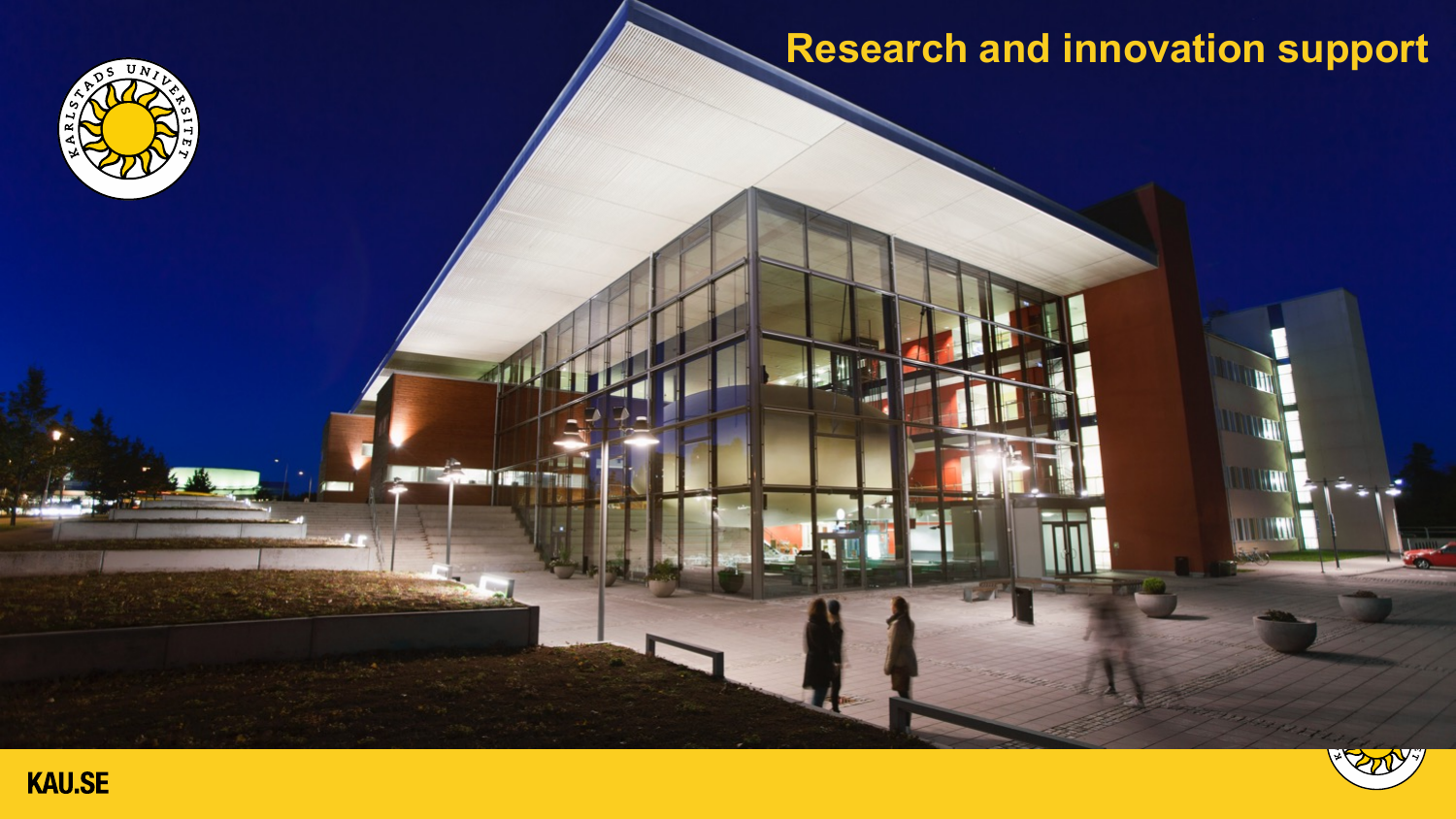

## **The value propositions from Grants and Innovation Office**



**GIO support the development, funding, impact, and integrity of research and innovation at Karlstad University.**

- o Support researchers in building research relevance and reputation, and to utilise research.
- $\circ$  Support staff and students in developing their innovative ideas.
- o Support university management regarding strategic development of research and innovation at Karlstad University.
- o A key actor within the regional research and innovation system.
- o Connecting with national, EU and global research and innovation systems.

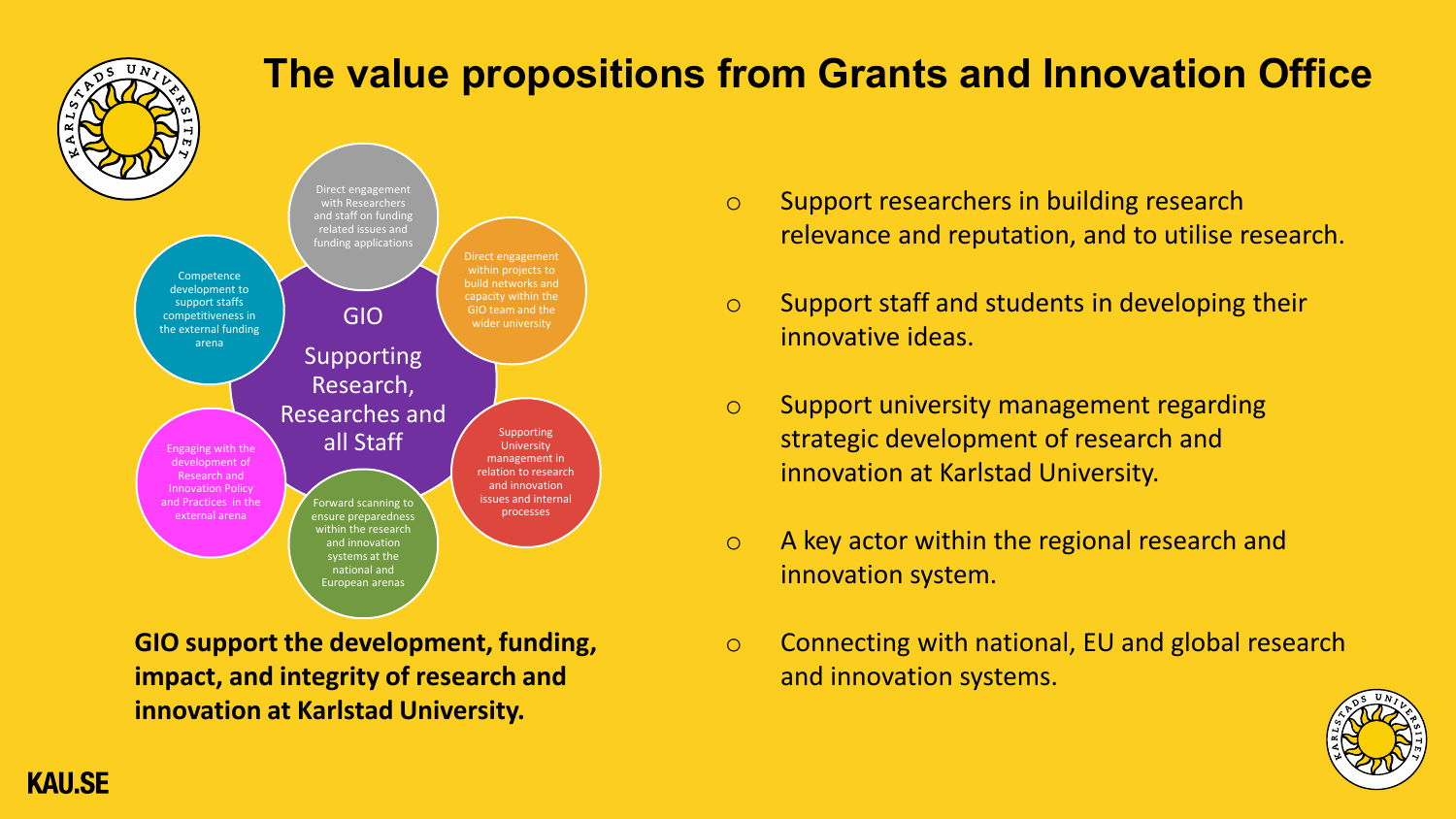

**Value Prop 1**: Support researchers in building research relevance and reputation, and to utilise research results.

- Research strategy and funding development
- Application process and review
- Connecting researchers with public/private actors
- Driving research and innovation funder relations
- Competence development of researchers
- Compliance/ integrity

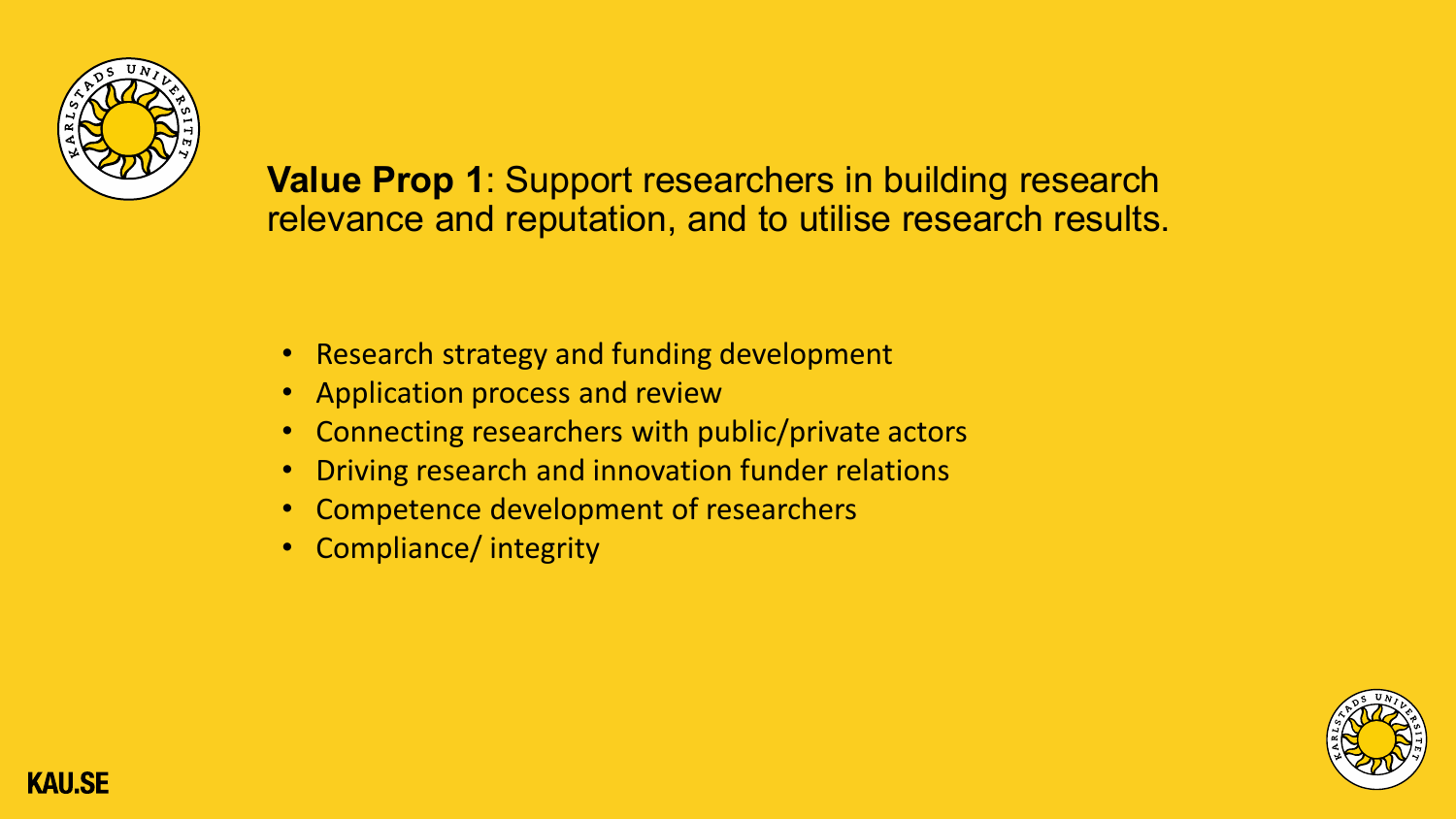

## **Value Prop 2**: Support staff and students\* in developing their innovative ideas.

The innovation support is delivered partly based on the Innovation Office Fyrklövern, the cooperation between Karlstad University, Linneaus University,<br>Mid-Sweden University and Örebro University

- Idea development and verification
- Provide proven methods and tools for developing innovative ideas
- Competence development of researchers and students
- Connecting researchers and students with public/private actors
- Connecting researchers and students with regional, national and international innovation system networks



*\* In cooperation with Drivhuset Karlstad*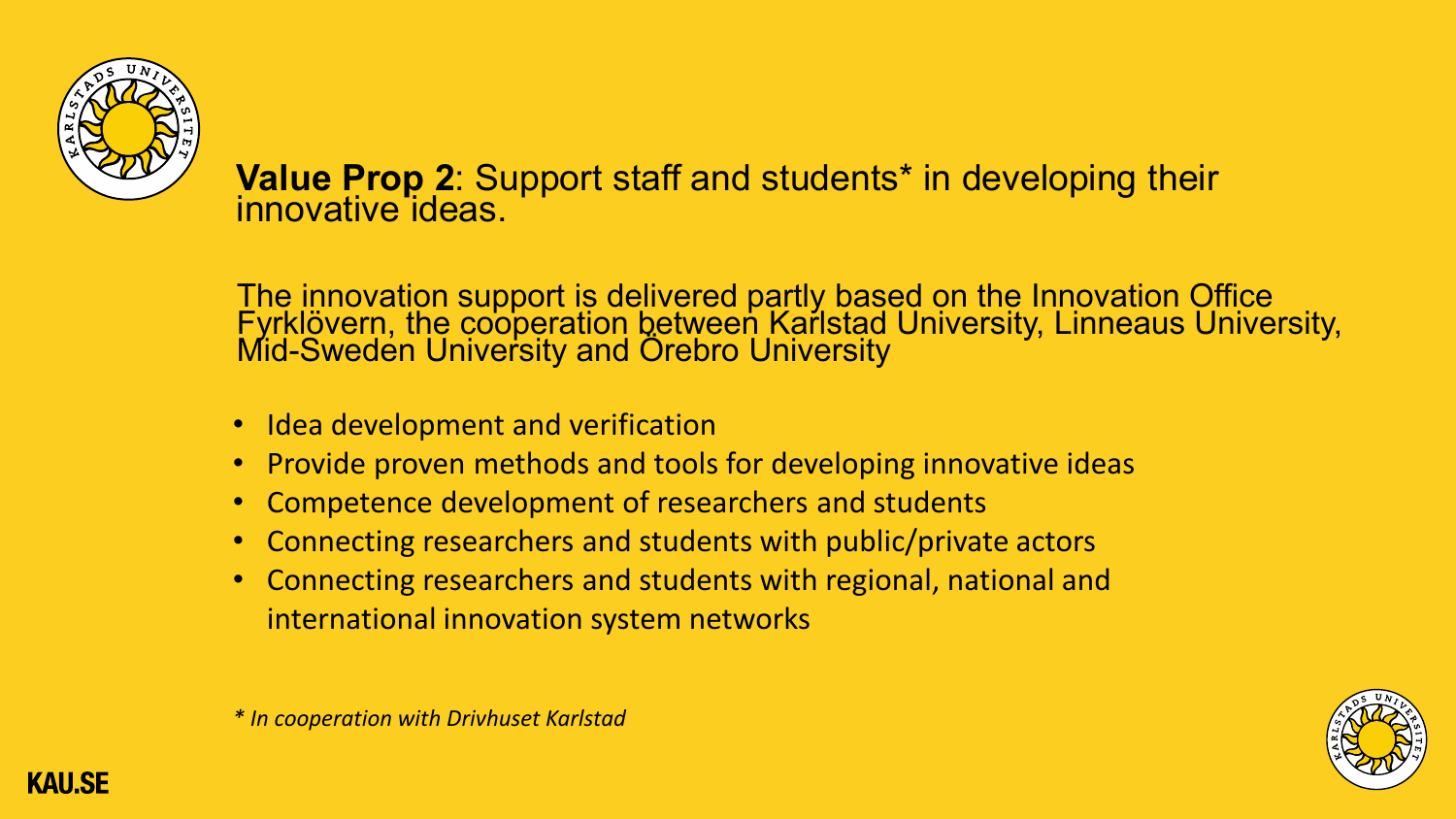

**Value Prop 3**: Support university management regarding strategic development of research and innovation at Karlstad University.

- Research and innovation strategy including funding development
- Application process development for funders with management protocols
- Driving research and innovation funder relations
- Strategic support of prioritised funding calls with competence development elements
- Non-financial compliance/ integrity process development
- Research quality process development
- External monitoring regarding research and innovation development

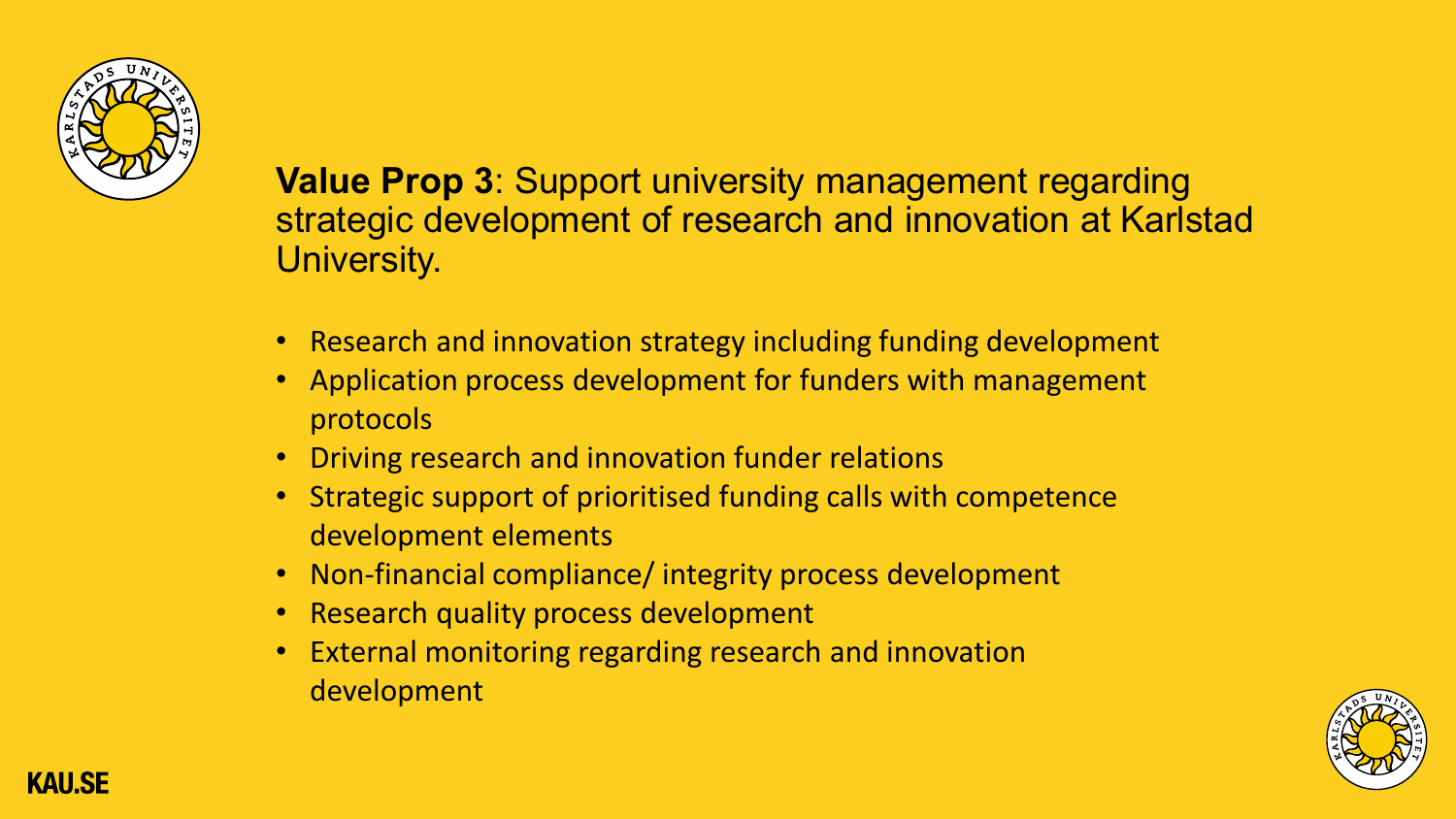

**Value Prop 4**: A key actor within the regional research and innovation support system.

- Research and innovation strategy including funding development
- Connecting researchers and students with public/private actors
- Connecting researchers and students with the regional innovation system
- Driving research and innovation funder relations
- Support to university management